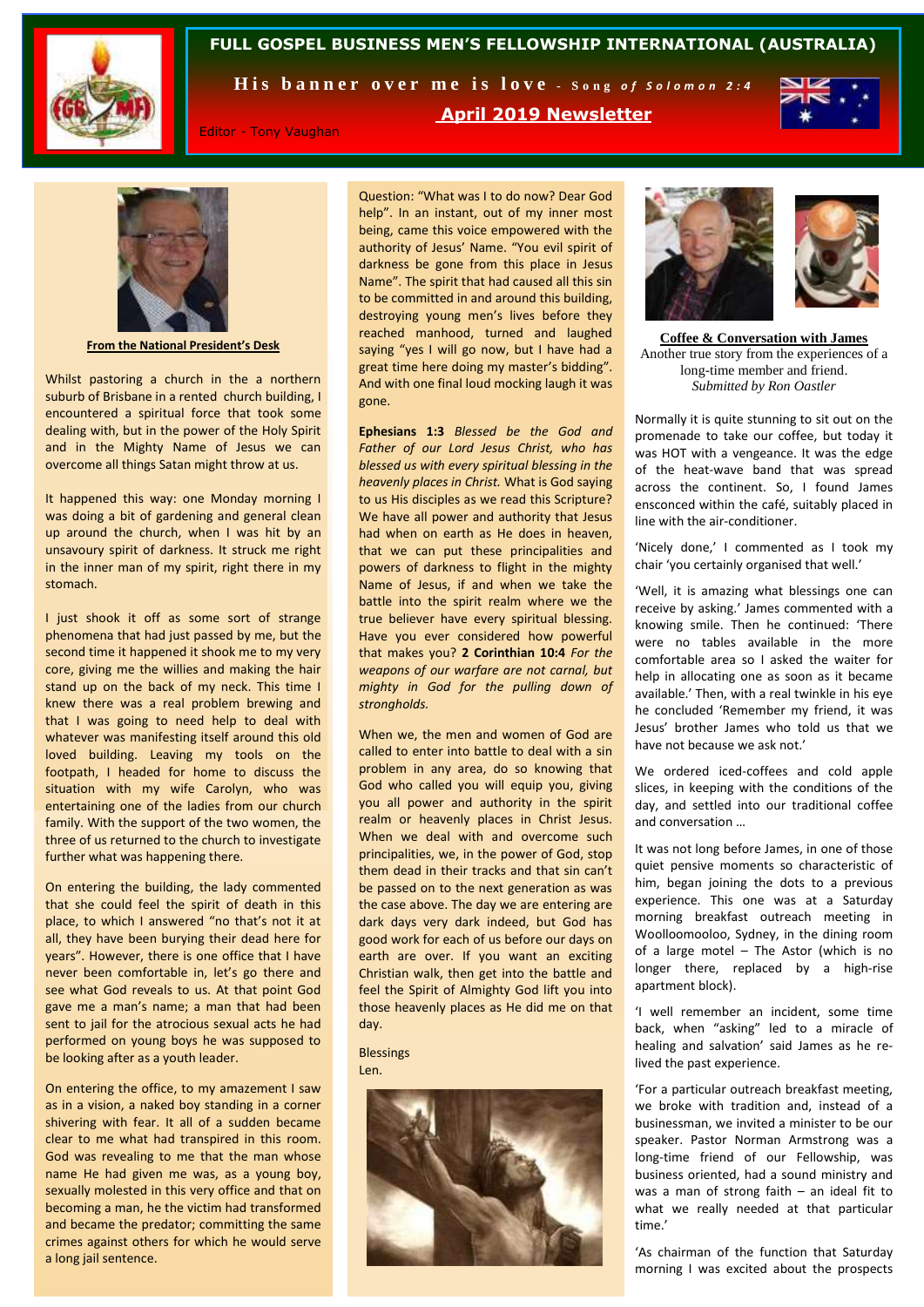

## **April 2019 Newsletter**

for a powerful outcome. I was not disappointed. The preliminaries went well, the guests were attentive and the message of expecting miracles in all aspects of life and living – business, family and personally - was powerful in itself. The Gospel was presented and quite a number responded … then an opportunity was given for prayer, with a focus on personal needs including healing.'

'As the Holy Spirit began to heal folk I saw some of the waitstaff watching intently at the kitchen doors at the back of the function room. Within a few minutes, a waitress made her way forward and approached me with the question: "Would it be alright if I joined the line for prayer, as I have pains in my arms and upper body?"'

'Why of course' I responded. 'The young lady duly joined those seeking a miracle of healing and, before long, she received the touch from God that she sought. While others *"had not because they asked not"*, she *had* because she *asked*.'

'Now, it did not stop there. The young lady hurried back to the kitchen and was heard to say to the rest of the staff there: "It's real, it's genuine, I have been healed, the pain has gone, I can move easily." She sounded like the Samaritan *Woman at the Well* who went back to the village and testified...'

'One of our committee men, who was one of the many who overheard the waitress' testifying, immediately spent a little time with her "at the kitchen door", sharing the Gospel and leading her in receiving Christ as Lord and Saviour... all of this while others were just observing what was happening in the prayer line. Thank the Lord for committee men like this.'

'So my friend,' James concluded quite emphatically 'one of the powerful principles in life, particularly life in the Spirit, is clearly stated by the epistle writer (who is my namesake): "Ask".

Of course he is referencing the words of Jesus who, as the record of the *Sermon on the Mount* reads in Luke 11:9 said: "Ask and it will be given you." This of course is a fundamental expression of Faith. Think about it.'

What more could I say in response to James but: 'Indeed, and a very powerful lesson. Thank you James.'



#### **John's Story**

In response to your request for testimonials I have a story for you. I grew up on a farm and for as long as I can remember I have owned a motorbike or two. Mostly dirt bikes but also road bikes. They are an addiction that I don't wish to be delivered of.

In an effort to show my wife that I have finally grown up (now that I am 60) and become responsible, I bought a cruiser, an armchair on two wheels. It has pearl paint, lots of chrome and white wall tyres. It makes a suitable growl and pop from the exhausts and is a joy to look at and ride.

My wife is also passionate about bikes, sadly, not in a good way. She once experienced a wheelie at 120 KPH on the backseat of an earlier bike that I had. (But that was when I was young and foolish. I was only 50 at the time. (Kidding)).

My son however has a hot sport bike and does share my passion. We often rise early on a fine Saturday morning to ride together in the country and through the rain forest of Mt. Glorious not far from where we live. We have commsets fitted to our helmets so we can talk to each other along the way. James likes to invite his mates and they move things along pretty quickly sometimes, leaving me scraping footrests on corners in an attempt to stay with them. Then I give up and let them go. Catching up after a while.

One morning after enjoying a great ride and coffee at our favourite café we headed back down the mountain. The road is steep and it winds along besides running creeks and through the forest. James was out of sight ahead but not far when suddenly I heard this sickening CRUNCH! Followed by a loud metallic grinding noise and a series of smaller crunches.

To say that my heart sank was an understatement. I pulled in the clutch and rolled over to the edge of the road still grinding as I went to a stop. I burst out loudly" No! No! I've done my gearbox! Aaaahhh."

I sat there in silence all mopey and dejected about the sad (and expensive) demise of my pride and joy. James returned quickly, turned and parked behind me. I blurted out the sickening and sad story whilst he stood there shaking his head and with what appeared to be a callous grin.

He knelt down beside the bike and pulled out a large stick that had somehow wedged itself between the metal heat shield and the exhaust of the rear pipe and was dragging along the course bitumen. The heatshield radiated out the sound and made it sound loud and metallic. I could actually feel it through the footrests.

He held it up to me and said "It's just a stick you big girl!!'' We both burst out laughing for some time there on the roadside. I could feel my face blushing inside the helmet. As we rode home, to my ongoing embarrassment, James could be heard chuckling to himself over the commset. Will the great preacher and man of God ever live this one down?

And how could I so easily be tipped off my faith by a stick!! We always pray for safety and protection before riding. How could I have been so foolish? Jesus rebuked His disciples for their lack of faith when they feared drowning whilst in their boat in a big storm. How pathetic they were, not a single metallic crunch to be heard!!!

John Weeks

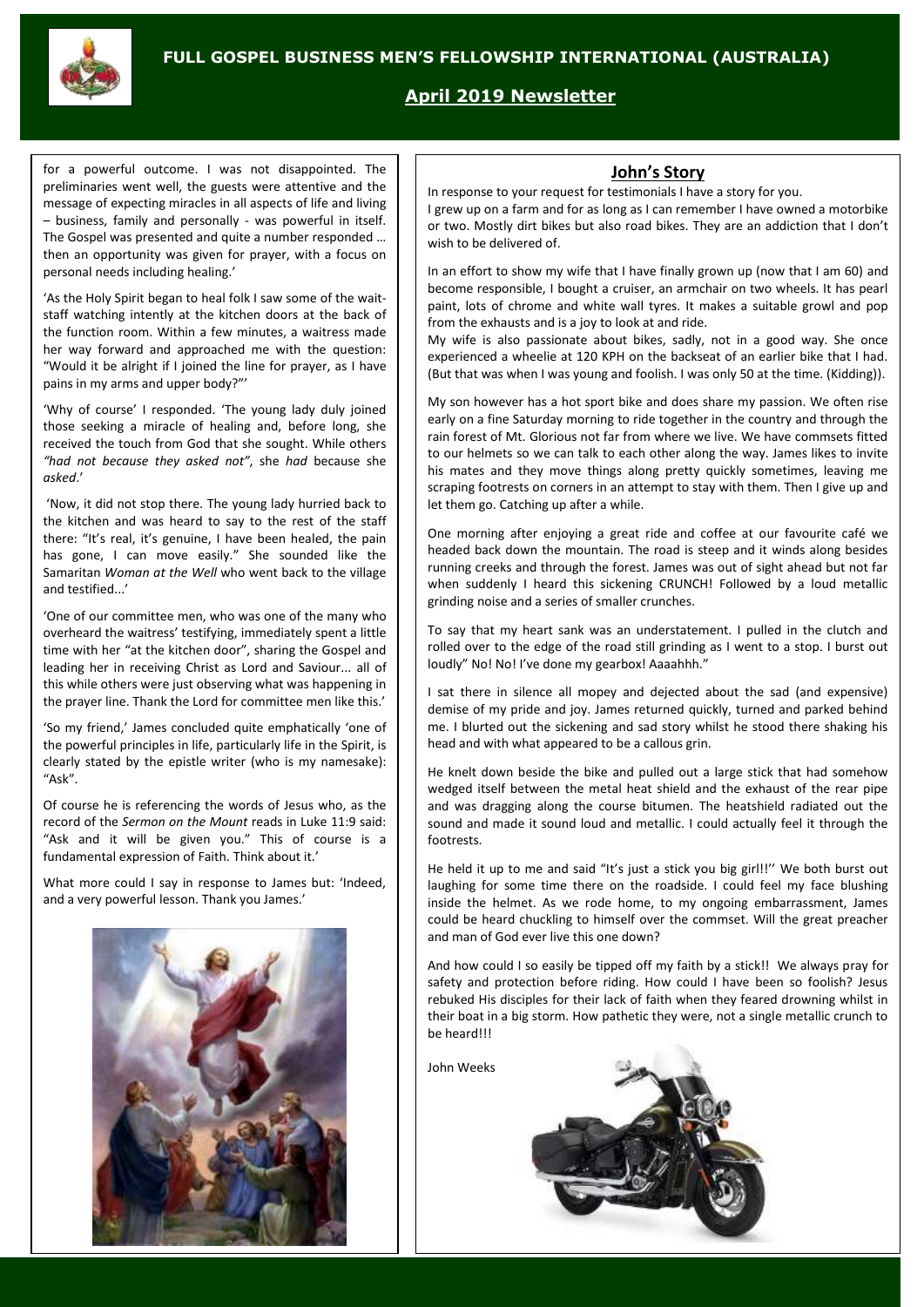### **April 2019 Newsletter**



## **Extract from a testimony – Local Mr. Big of the Drug World in Timaru (New Zealand)**

Some years ago, one of our chapter members Allister Squires (AKA as Big Al) introduced me to Graham Walker, the man about town where drugs were concerned. Big Al had befriended Graham and found out that Graham was in the police sights for his illegal activities. In fact Graham had been on their radar for some time and they hadn't quite managed to nail him…

Unbeknownst to our chapter guys, Graham had come up with a plan that entailed getting close to Christians so that the police might think he had turned the corner and perhaps the heat would be off. Graham had no intentions of changing his ways and was taking us along for the ride. Graham was invited to our next chapter meeting and the guest speaker was George Bradfield, who had a powerful ministry and was a FGBMFI chapter member from Mosgiel near Dunedin. Graham sat in the front row with my wife (Roberta) and myself. George shared his exciting testimony and then began praying for those people that wanted prayer. I must add here that in all my years of walking with the Lord I have only hit carpet twice when people have prayed for me … both times by George Bradfield! Graham thought he would check things out and decided to go forward for prayer. George placed his hand on Graham's head and the next movement Graham was hitting the floor with a great thud. As we were in the front row we saw everything that was going on. As Graham lay there, George moved off and prayed for others requiring prayer. Graham lay on the floor for approximately 20 minutes unable to move, before he rose and staggered back to the front seat, saying to Roberta "wow that was the best trip I've ever had!"

Well, Graham did have the born again experience and he changed his ways. The CIB detectives that had been shadowing him for months, disappeared after a matter of weeks after seeing an absolute change in Graham. Big Al continued to mentor Graham in the things of the Lord and after a number of months, Graham decided to leave New Zealand and live in Australia. We didn't think he would be able to live there with his criminal history, but God opened the door only as he can and Graham settled in Cairns.

We moved to Australia (Brisbane) in 2002 and moved to Cairns in 2007. We started attending a small AOG church and the pastor asked us out to a meal on the waterfront one Sunday night. He and his wife proceeded to tell us about a New Zealander in their church who was away at the moment. As he shared this man's testimony I asked him if he was talking about Graham Walker. He nearly fell off his chair and said "how did you know?" I said that I was there at that time and had met Graham personally. I did meet up with Graham on his return to the church and he was powering on for God and was an absolute encouragement to all those in the church. When I look back I can't help but think what a mighty hand God had in using his servants, Big Al and George Bradfield in ministering the Gospel to Graham.

Tony Vaughan





## *"His Banner Over Us is Love"*

**Membership**

Full Gospel Business Men's Fellowship International (Australia) is open to all men who wish to be part of this vibrant organisation, who have a heart to reach others and bring them into a relationship with Jesus Christ. You must read and understand our Doctrinal Statement and be willing to serve as a chapter member giving of your time and expertise.

Please return your completed membership application (along with our doctrinal statement) form our Membership Director, Daniel Wright - PO Box 129 Taigum Qld 4018. Telephone: 0404 004 946. Membership forms can be printed from our website: **fgbmfiaustralia.com**

Membership fees are \$100.00 per annum. To have an effective Fellowship we need all members to pay their dues to fund the ongoing expenses of the Fellowship as per the budget approved by the National Board. Being paid up members of the Fellowship is important and all personnel should hold their membership as significant and of value. Being members allows you to experience all the benefits that are associated with the organisation including being able to vote and have your say at the appropriate time. If you have no chapter in your area or it is not functioning your membership will be held as a National member. Those already in an active chapter will also be National Members and then chapter members. This way all members are included and not overlooked when information is being passed on.